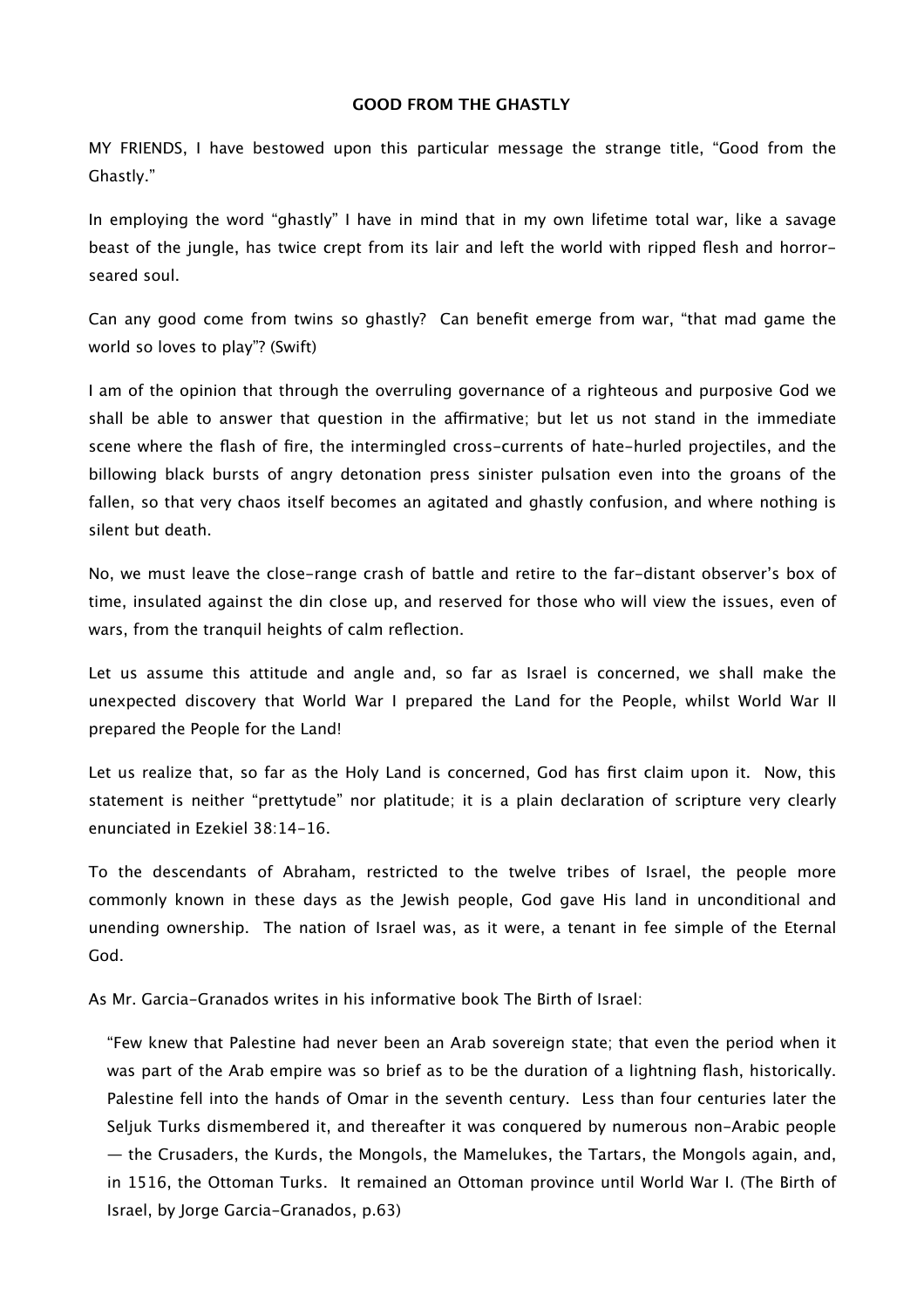My friends, the quotation I have just completed is both valuable and informative.

Now let me pinpoint your attention upon a strikingly interesting instance of chronological repetition in history, regarding which the prophetic principle known as the Canon of Double Sense, with which we became acquainted in our last message, would be highly appropriate.

As you know, the Temple in Jerusalem was ever regarded as the observable outward monument of the fact of God's Presence in the midst of His People Israel.

It has been declared that no building has excited so much attention in the ancient world as Solomon's Temple which he completed about the year 1012 before the Common Era.

This magnificent and elaborate structure was destroyed by the Babylonian power under Nebuchadnezzar in the year 587 before the Common Era.

The Temple was rebuilt by the returning exiles from Babylon under Zerubbabel in the year 520 before the Common Era but on a less grandiose scale until, 500 years later, Herod reconstructed in the year 20 before the Common Era.

It was this Second reconstructed Temple which was destroyed by the Roman power under Titus in the year 70 of the Common Era.

Now, note this arresting feature. This will interest you, I am sure. It was on the 9<sup>th</sup> day of the Jewish month known as Av that the Temple, built by Solomon, was completely destroyed by the Babylonian Nebuchadnezzar.

It was also on the 9<sup>th</sup> day of the Jewish month known as Av, that the Temple, reconstructed by Herod, was destroyed by the Roman Titus in 70 of the Common Era.

What are we to say to the interesting fact, so little know, that it was also on the 9<sup>th</sup> day of the Jewish month known as Av in the year 1914, that England and Germany became locked in World War I, an event which proved to be the first battering ram blow upon the closed doors of Palestine  $-$  as it was then known  $-$  doors rusted fast by centuries of closure against the people of Israel, but then soon to burst open and admit the weary exiles of the long Galut and thus pave the way for the present Restoration.

From the detached vantage point of our observation box in the theatre of time, let us see how World War I prepared the Land for the People, the people to whom God has given it.

On November 5, 1914, the Ottoman Empire, of which Palestine was a part, declared war on the Allies.

On November 2, 1917, the famous Balfour Declaration was promulgated viewing with favour the establishment of Palestine as a national home for the Jewish people. It is worthy of our note that the British statesmen principally associated with this historic document were Mr. Balfour and Mr. Lloyd-George, both of whom were Bible-believing and God-fearing men.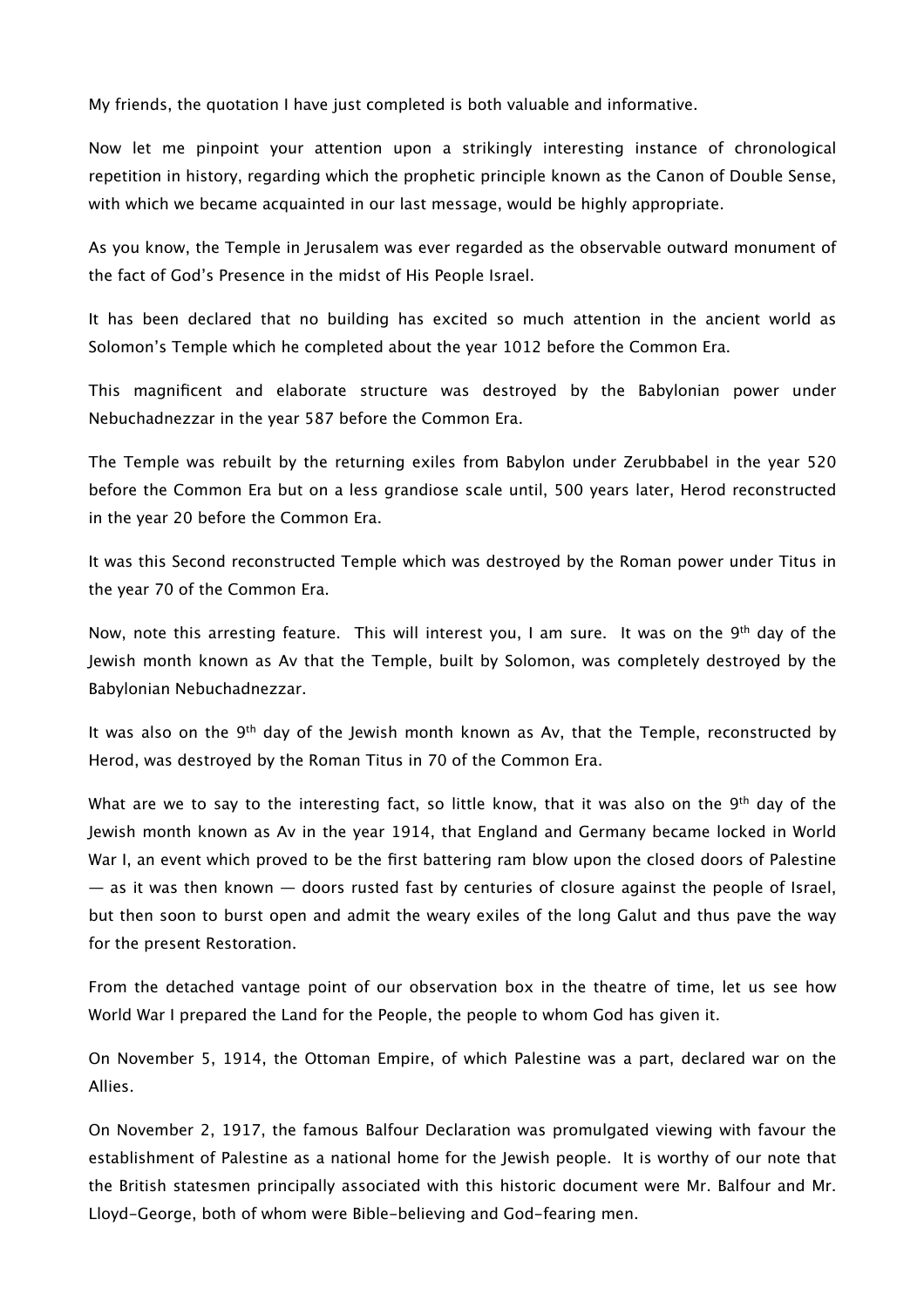Wherever these twin qualities are found there is no hesitation in recognizing the age-long Divinely-bestowed relationship between the people of Israel and the Land of Israel; it is abundantly true that the Bible is Israel's Mandate, and happy the nation and individual that acknowledges it.

It is, therefore, significant that on December 11, 1917 General Allenby entered Jerusalem at the head of a victorious Allied army which included, by the way, 8,000 Jewish legionnaires.

Thus, my friends, the 4<sup>th</sup> of August in the year 1914 of the Gregorian calendar  $-$  significantly, as I have already indicated, Tisha B'Av, in the Jewish calendar — witnessed the unsheathing of a sword which cut through the barriers of obstruction to Eretz Yisrael and presented the prospect of the Land to the People.

So far so good; but what of the people? Were they pleased with the prospect? Were they preparing to clasp in fond embrace the land thus beckoning their afectionate caress?

Yes, the Land of Israel and the People of Israel, both seared and scarred with the agonies of two thousand years of separation, now clasped each other in ardent reunion.

The Land, discarding her gaunt and sombre garments of neglect, soon appeared in vestments of green and golden verdure; but the unexpected happened.

The Balfour Declaration had become an instrument of international law at San Remo, on April 25, 1920, when the Allies in adopting it assigned the Mandate to Britain; but, on May 17, 1939, the Neville Chamberlain Government issued a White Paper  $-$  white in name only, by the way  $$ restricting Jewish land purchases and limiting Jewish immigration to 75,000 over a five year period after which Jews could migrate to Palestine only upon Arab acquiescence.

Not only the Jewish people, but other non-Jewish peoples maintained that this White Paper was contrary to the intent of the Mandate. It was therefore referred to the Permanent Mandates Commission of the League of Nations who declared against the White Paper and upheld the Jewish contention.

About this time a sinister son of Satan was rising on the horizon in blood-red portent. Adolph Hitler advented with a boast that the world-dominion he would establish would last a thousand years. Vain boast!

He planned to glue his empire together with the blood of Israel, but he failed to reckon with the God of Israel, and with the Divine assurance that whosoever raised a hand against God's Covenant people, the Jewish people, would be committing spiritual and national suicide.

History shows that God keeps His pledges and although the demon-driven Hitler plunged the globe into a blood-bath of World War II, it cannot be denied that, as never before, the Jewish people were prepared for the Land.